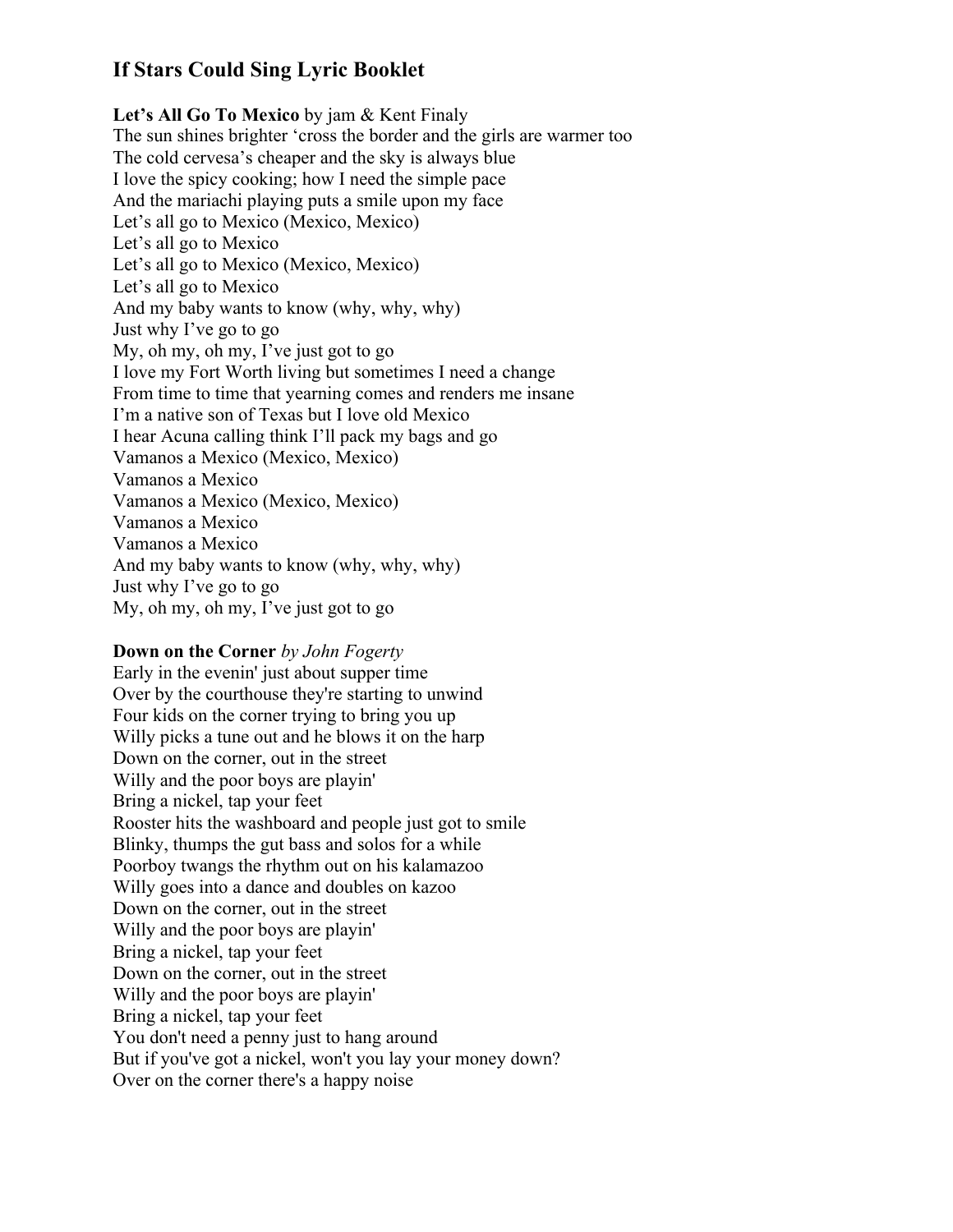**If Stars Could Sing** *Words by john Arthur martinez/Rick Bussey/London Baleigh/David Horner Music by john Arthur martinez & Rick Bussey*

There's a blue moon high above me Peeking through the clouds of rain With the cruelest norther blowing It won't blow away my pain I don't hear a single sound From the stars that I can't see There's no twinkle in their eyes I can hear no melody If stars could sing they'd to you The saddest song on chords of blue Then you would know the hurt in me That's what you'd hear if stars could sing I sense sadness in the stillness I see skies both black and gray I haven't heard a word from you (still) Since the day you went away I've given you the time you asked And though it hurt I let you go Is the answer in your silence? Are you never coming home. What a world it would be If stars could sing for you and me

### **Hotel California** *by D. Felder, D. Henley, Glenn Frey*

On a dark desert highway, cool wind in my hair Warm smell of colitas rising up through the air Up ahead in the distance I saw a shimmering light My head grew heavy and my sight grew dim I had to stop for the night There she stood in the doorway, I heard the mission bell Then I was thinking to myself this could be Heaven or this could be Hell Then she lit up a candle and she showed me the way There were voices down the corridor I thought I heard them say Welcome to the Hotel California Such a lovely place (Such a lovely place) Such a lovely face Plenty of room at the Hotel California Any time of year (Any time of year) You can find it here Her mind is Tiffany twisted, she got the Mercedes Bends She got a lot of pretty, pretty boys that she calls friends How they dance in the courtyard, sweet summer sweat Some dance to remember, some dance to forget So I called up the captain, "Please bring me my wine" He said, "We haven't had that spirit here since 1969" And still those voices are calling from far away Wake you up in the middle of the night just to hear them say Welcome to the Hotel California Such a lovely place (Such a lovely place) Such a lovely face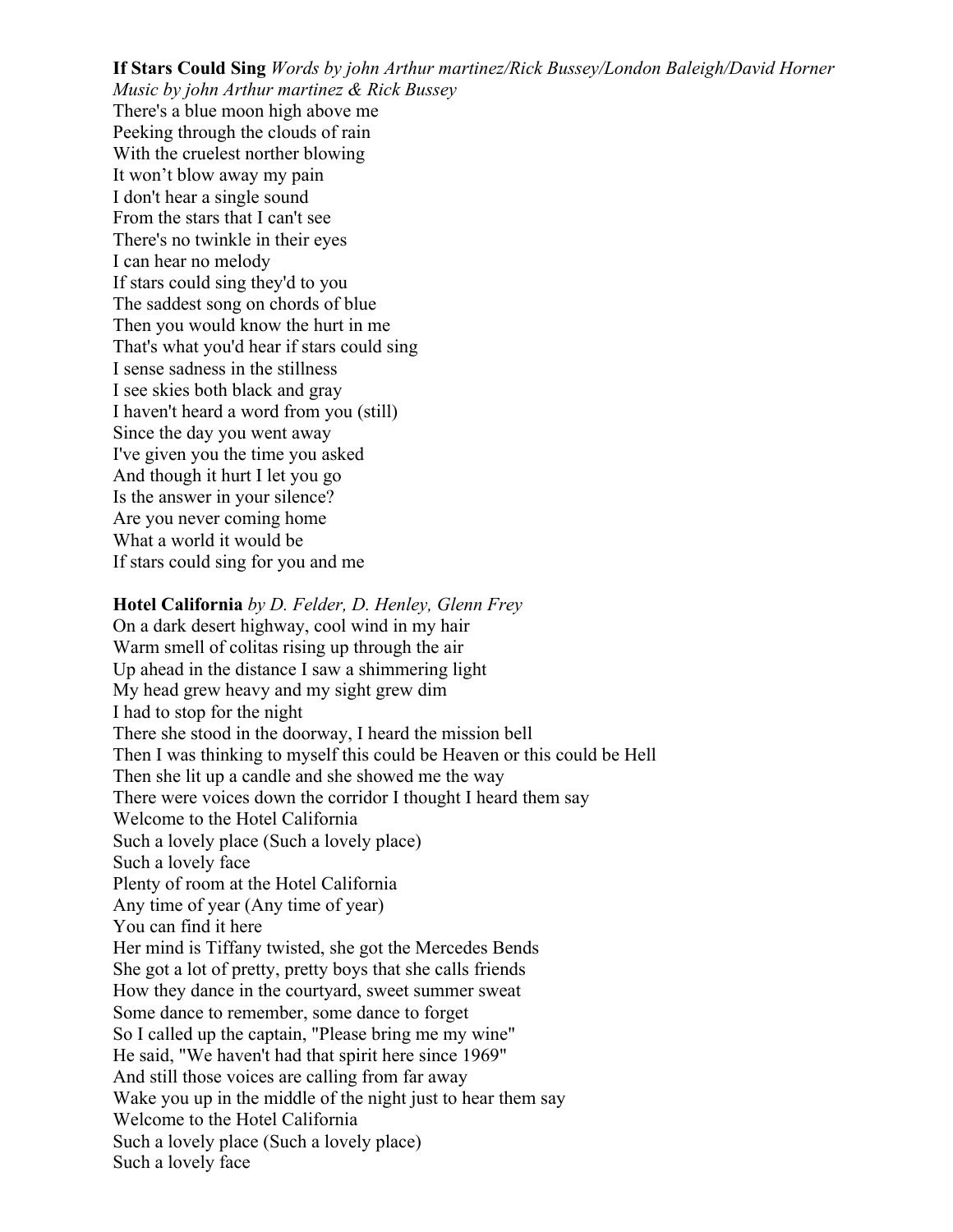They're living it up at the Hotel California What a nice surprise (What a nice surprise) Bring your alibis Mirrors on the ceiling, the pink champagne on ice And she said, "We are all just prisoners here of our own device" And in the master's chambers they gathered for the feast They stab it with their steely knives but they just can't kill the beast Last thing I remember I was running for the door I had to find the passage back to the place I was before "Relax," said the night man, "We are programmed to receive You can check out any time you like but you can never leave"

#### **Kiss & Makeup (For Lost Time)**

*By jam, Blakely, Harkins, Siler* My foolish pride wouldn't let me say I'm sorry Though I knew all along you were right I lost my head and walked away from heaven And I spent a lonely week in hell last night So let's kiss and makeup for lost time Let's embrace every moment we can find Take my hand, press your tender lips to mine Oh let's kiss and makeup for lost time. While you were warm in our feather bed without me I was cold in the bed of my old Ford All day long I've been worthless on the jobsite With every nail I drive I miss you more and more

### **When the Heart Takes Control** *by Myrle McDuffie*

I was thinking of you now here you are You are always on cue like you see in my heart You offer your love I can't get enough I can't tell you no when the heart takes control When the heart takes control careless love leads the blind And when love takes its toll you leave reason behind It's a flame in the night burning deep in your breast A fire inside that you cannot suppress You're lips do as they're told when the heart takes control I've lost all common sense holding you this way Cause I've got no defense when you say what you say You strum my heart like your favorite guitar And I lose my soul when the heart takes control When the heart takes control careless love leads the blind And when love takes its toll you leave reason behind It's a flame in the night burning deep in your breast A fire inside that you cannot suppress You're lips do as they're told when the heart takes control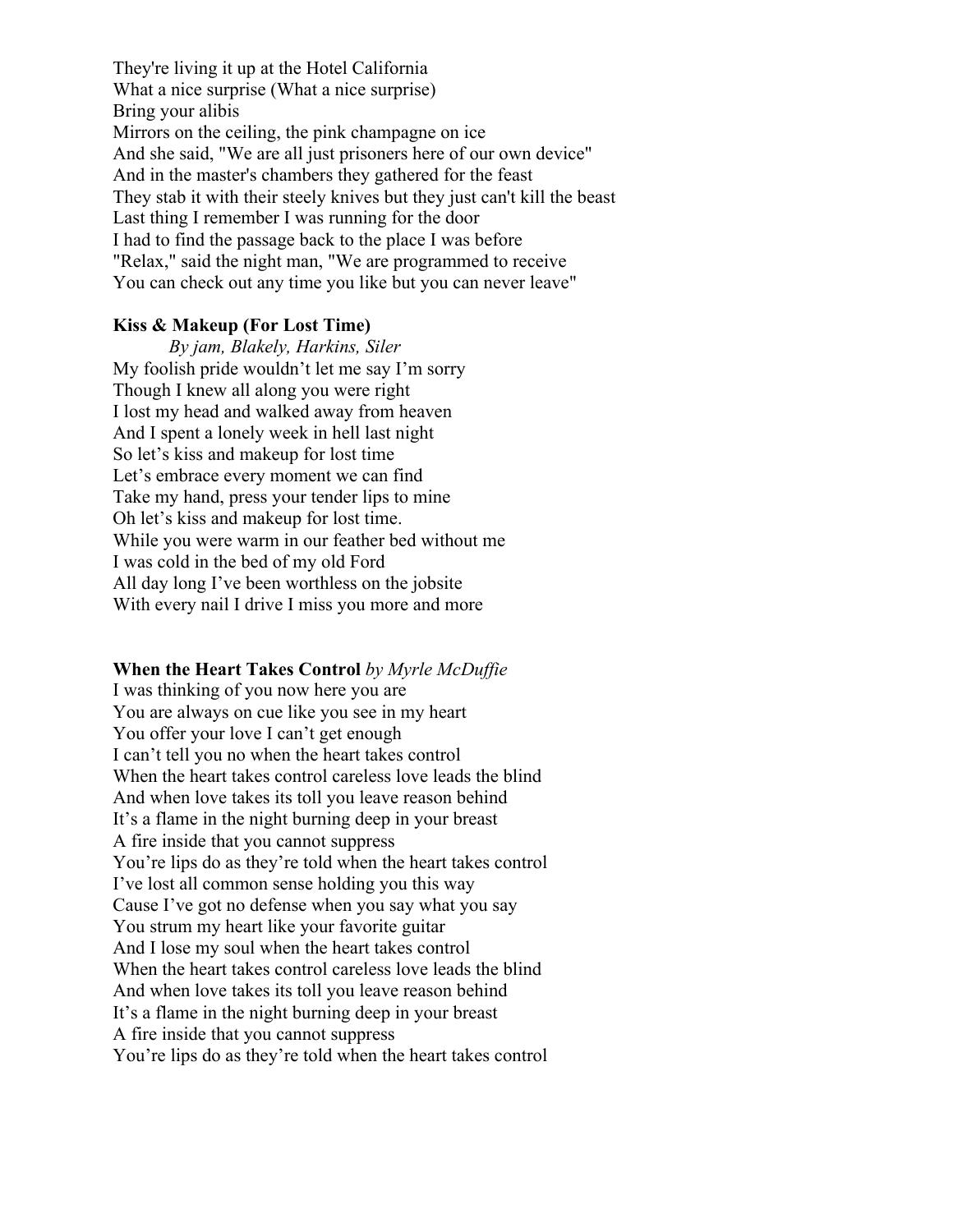# **Little Nashville**

Cross the Röstigraben; bust through the swinging doors You'll see the owner's daughter line dancing on the floor Feels like a John Wayne movie; see it painted on the walls Just Like Bob Wills shouted, We'll all have a ball! I'm going back to Little Nashville My home away from home In the Basel country Where you never feel alone I'm going back to Little Nashville On a fast train with the band I'm going back to Little Nashville The best in Switzerland When Urs gives you his handshake; it's always firm & strong When Verena tells you Wilkomme your welcome to stay long So shine your boots and join the band and stay till it's last call It's been way too long my friends since we've see all ya'll. Mir gaats guet, merci! merci Mir gaats guet, danke! danke!, Mir gaats guet, grazie! grazie! Mercy, merci vilmal!

## **Longnecks & Heartaches** *by jam*

Drinking won't damn the flood pay your dues or make a blind man sing It won't heal the blood, cure the blues, or bring her back to me But it sure can show a working man what he don't want to be That fact I know I learned first hand it made a fool out of me Longnecks and heartaches like fuel on the fire Will burn a man's soul burn away his desire An aching heart and a cold beer will make a strong man break And you're feeling know better longnecks & heartaches You will catch a quick buzz on an empty heart and a longneck beer Thinking 'bout how it was when love fell apart and she disappeared Heartache is hard on a lonely man without no cheer When you play the wrong card you'll lose your hand on a longneck beer

# **Jivin' Gear Jammer** *By John Herron & john Arthur martinez*

If I'm dancing with my baby Then I tend to like a little George Strait If we're out honky tonkin' George Jones shore sounds great But George Thorogood rides with me on the interstate. I'm a jivin' gear jammer and I love my rock and roll I drive an eighteen-wheeler for miles and miles I go I'm a jivin' gear jammer and I gotta have my rock and roll I've got a box full of jams That I play when I'm rollin down the road I've got Elvis, Creedence And old Fats Domino I rev up the motor and baby I'm ready to roll I'm a jivin' gear jammer and I love my rock and roll I drive an eighteen-wheeler for miles along the road I'm a jivin' gear jammer and I gotta have my rock and roll Tag: I like a little country but I've got to have my rock and roll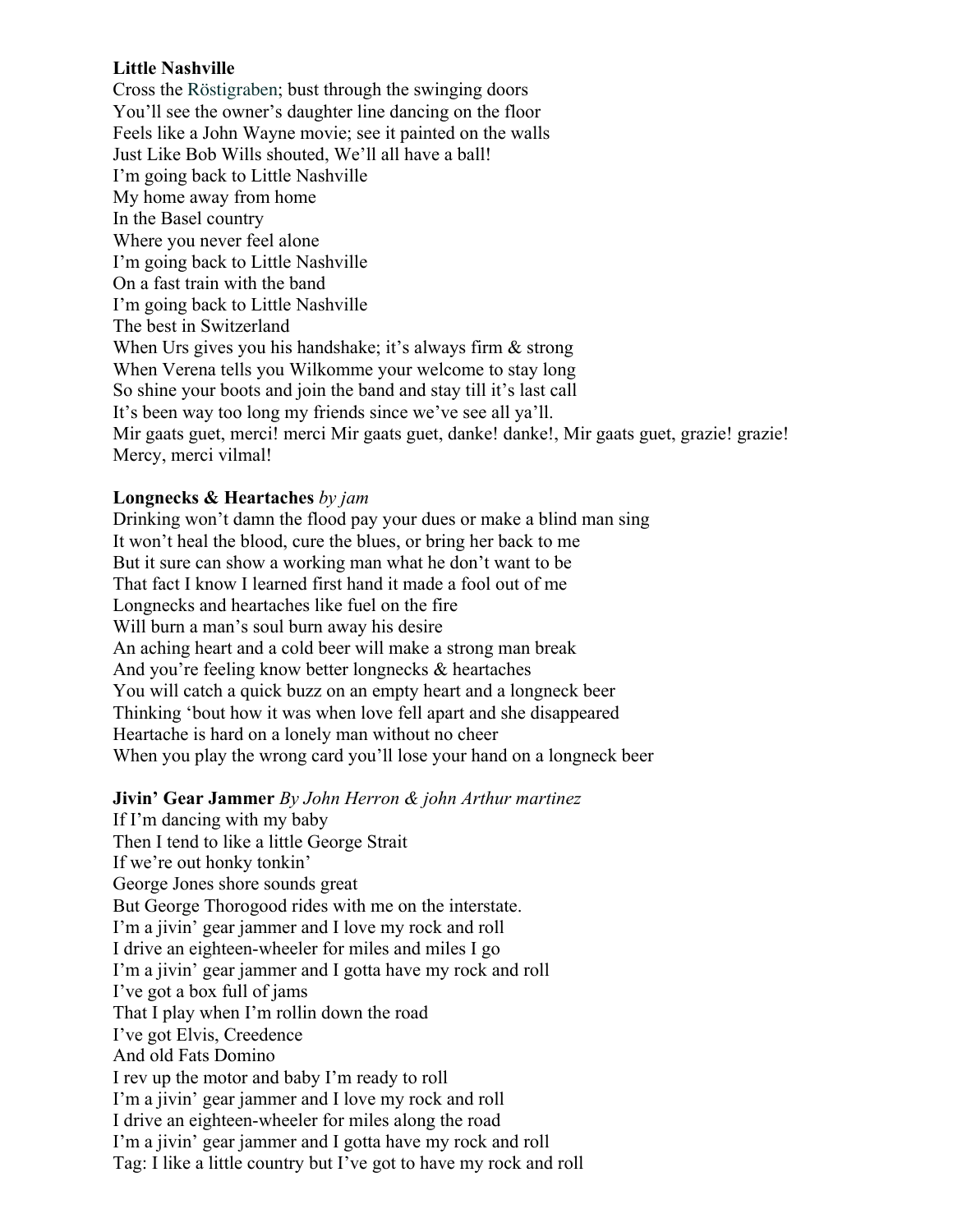#### **Cardigan Sweater**

*By jam & Blakely* I didn't know what to buy for her birthday But I knew I could find it at Sears So I wandered through ladies apparel Until the most beautiful sweater appeared A vision from heaven right there on the hanger I didn't care if it wasn't on sale I could picture my wife in that cardigan sweater I knew she would fill it out well Her cardigan sweater looked good on the hanger It looked even better on here But I believe it looked best as it slipped off her shoulders And carelessly fell to the floor Her cardigan sweater looked good on the hanger But I believe it looked best on the floor She tore the box open and smiled like the sunrise She tried it on right where she stood Then she gave me a kiss as we drove off to Luby's I knew then and there I'd done good She left the top button open so the whole world could see The necklace I bought her last year "Sugarbear I'll let you undo the rest," She whispered so no one could hear.

#### **Too Old To Die Young**

*by Kevin Welch, John Hadley, Scott Dooley* If life is like a candle bright Then death must be the wind You know you can close your window tight And it still comes blowing in So I will climb the highest hill And I'll watch the rising sun And I pray that I won't feel the chill Till I'm too old to die young Let me watch my children grow To see what they become Lord don't let that cold wind blow Till I'm too old to die young I have had some real good friends I thought would never die But now all that I got left of them Are these tear drops in my eyes So if I could have one wish today And I know it would be done I'd say everyone could stay Till they're too old too die young